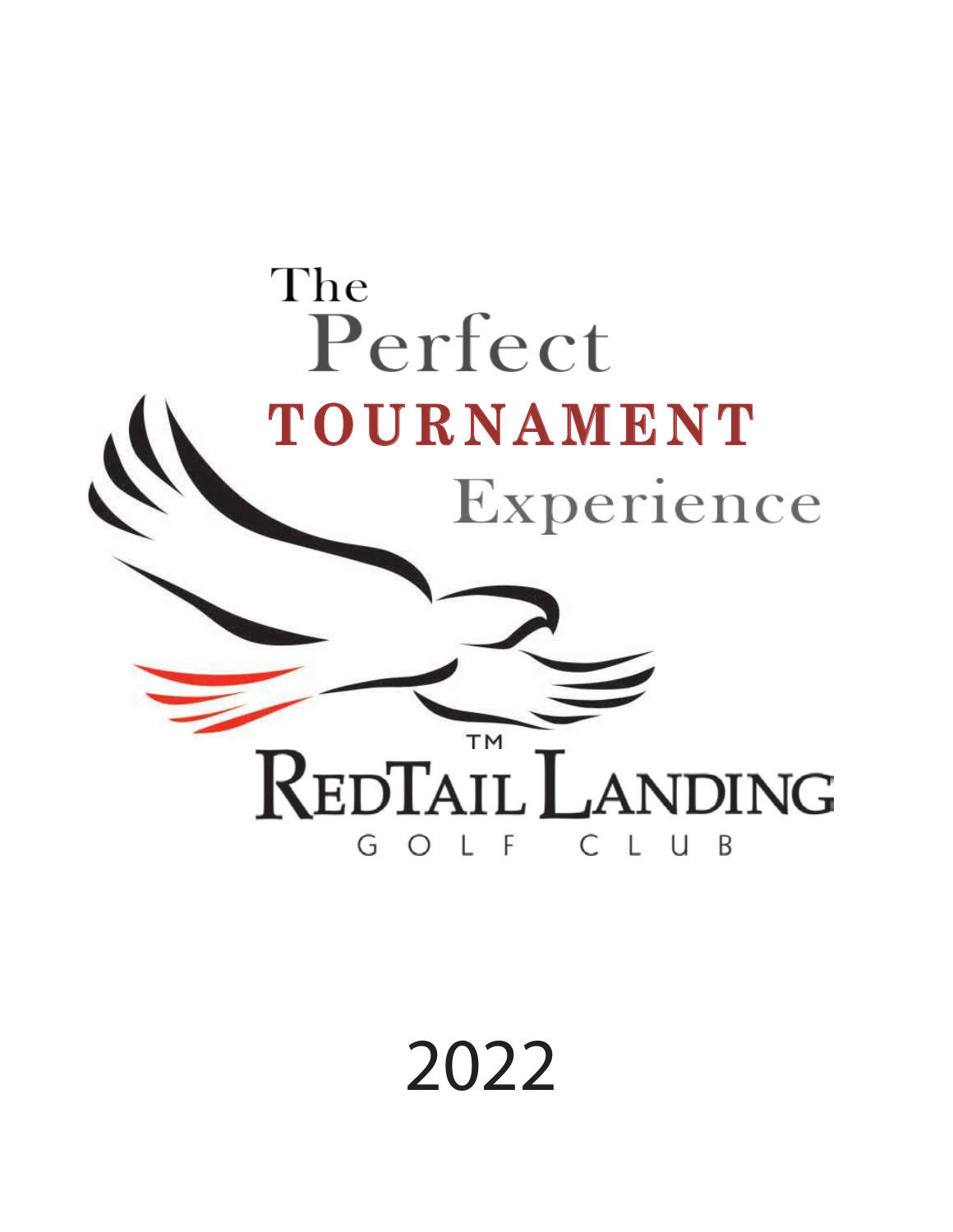# *Welcome to RedTail Landing Golf Club*

*Thank you for the opportunity to host your golf event. We specialize in providing your group with the best playing conditions and service*  levels in the region which means your golfers will be playing at a premier facility. Our team is focused on providing you and your guests with a flawless event executed with the highest level of professionalism. We take pride in knowing and understanding the importance of a well *organized tournament that makes you, your committee and sponsors shine above the many other golf tournaments out there. It is our goal to make it an event that you and your guests will not forget.*

*At RedTail Landing GC we strive to offer a "5-star" atmosphere. Our packages are all inclusive and we pay close attention to every detail while planning your event.* 

#### *Here are Ten Reasons why we believe we offer the best tournament package in Edmonton.*

- *1) We strive to offer the best playing conditions in the Edmonton area.*
- *2) We greet every golfer when they arrive at the facility with a smile while providing a complimentary bag drop service.*
- *3) We have one of the largest (19 Acres) natural grass Learning Facility for your golfers to use prior to golfing. This facility is complimentary and includes enough area for all golfers to warm up, including two putting greens, one chipping green and two practice bunkers.*
- *4) Our 5600 sq ft banquet facility is a separate building which ensures privacy for your group during the registration, banquet and award presentations.*
- *5) Our Chefs offer some of the finest cuisine to tantalize your taste buds with a variety of options or customizations for your event.*
- *6) Our CPGA Professionals have over 40 years of expertise in operating successful events. This knowledge enables us to assist you with either clinics, Golf Shop advice and organizing the events of your day effectively and efficiently.*
- *7) Our Golf Shop is stocked with the latest equipment and brand name clothing that can be used as prizes to enhance your prize table.*
- *8) A \$5 credit per golfer will be given back to your event for prizing or in the form of gift cards.*
- *9) Our staff will place and pick up all on course sponsor signage and make arrangements for your volunteers to be shuttled out to their designated sponsor holes.*
- *10) A continued feature at RedTail Landing is our Putting Golf Course, it is the first one of it's kind in the Edmonton area. Ask about how you can incorporate this unique Putting Golf Course into your event and include the non-golfer in your tournament.*

*Thank you again, we are excited about the opportunity to host your event! All that is left is to choose the date and pick the prizes! If you should have any immediate questions upon receiving this package, please call (780) 890-7888; we would be delighted to assist you in any way!*

*Sincerely,*

*Joshua Davison Head Golf Professional/General Manager* 



 *Phone: (780) 890-7888 www.CountryClubTour.com*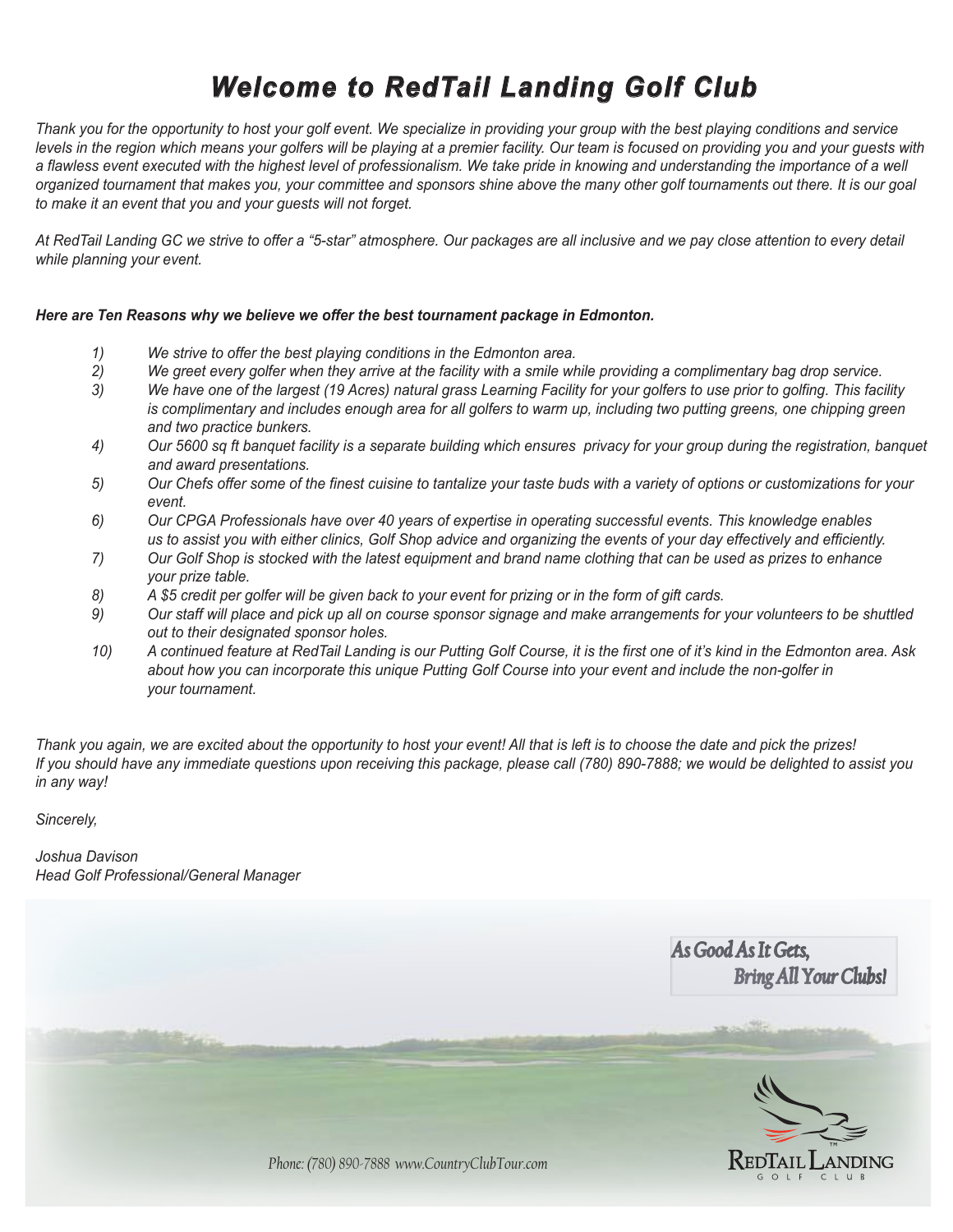# **Just Landed Tournament Shotgun Package**

(Minimum 120 golfers are needed to have a shotgun start)

Our all inclusive Shotgun Package includes:

- Green Fees
- $\checkmark$  Shared power carts for all golfers and extra golf carts for your volunteers/board members
- Unlimited access to our natural grass 19-Acre Public Learning Facility, includes range, two putting greens, chipping green and practice bunkers
- We provide a complimentary Bag Drop for your guests, in which we greet all golfers, take their golf clubs, clean the clubs and load them onto the golf cart
- $\checkmark$  Customized welcome cart sheets with the guests name and starting position on the course
- We will place and pick up all on course signage for your event
- $\checkmark$  We provide a easy to use excel spreadsheet for your players list and sponsors hole locations
- $\checkmark$  \$5.00 credit per golfer in the golf shop to enhance the prizes on your prize table
- Escorts for your golfers to their appointed hole to ensure a smooth start to your event

Monday - Sunday Morning or Afternoon Shotgun starts available \$ 95.00 + GST per golfer

# **Don't forget to include time on Alberta's best Natural Grass Putting Course**

Consider adding the Putting Golf Course to your event in a number of different ways:

- 1) Allow non-golfers to join in your day. They will tee off at an appropriate time to coincide with your golfers getting off the regular golf course so they can join you for dinner, speeches, prizes and your auction.
- 2) If you are having an afternoon event consider using the Putting Golf Course before golfing and use it as a social ice-breaker introduction with your lunch or BBQ.
- 3) For tee time events where there is time in-between each group coming off the course, this is the perfect opportunity to host your awaiting golfers on the Putting Golf Course with a fun event within itself.
- 4) Open up your event to non-golfers like children, first time golfers, seniors, and golfers with restraints on time so they can partake in your company or charity event as well.

We will be happy to help you incorporate the Putting Golf Course into your event in the most efficient way. Pricing is dependent on the length of time on the putting course and the number of golfers. We will do our best to work within your budgets.

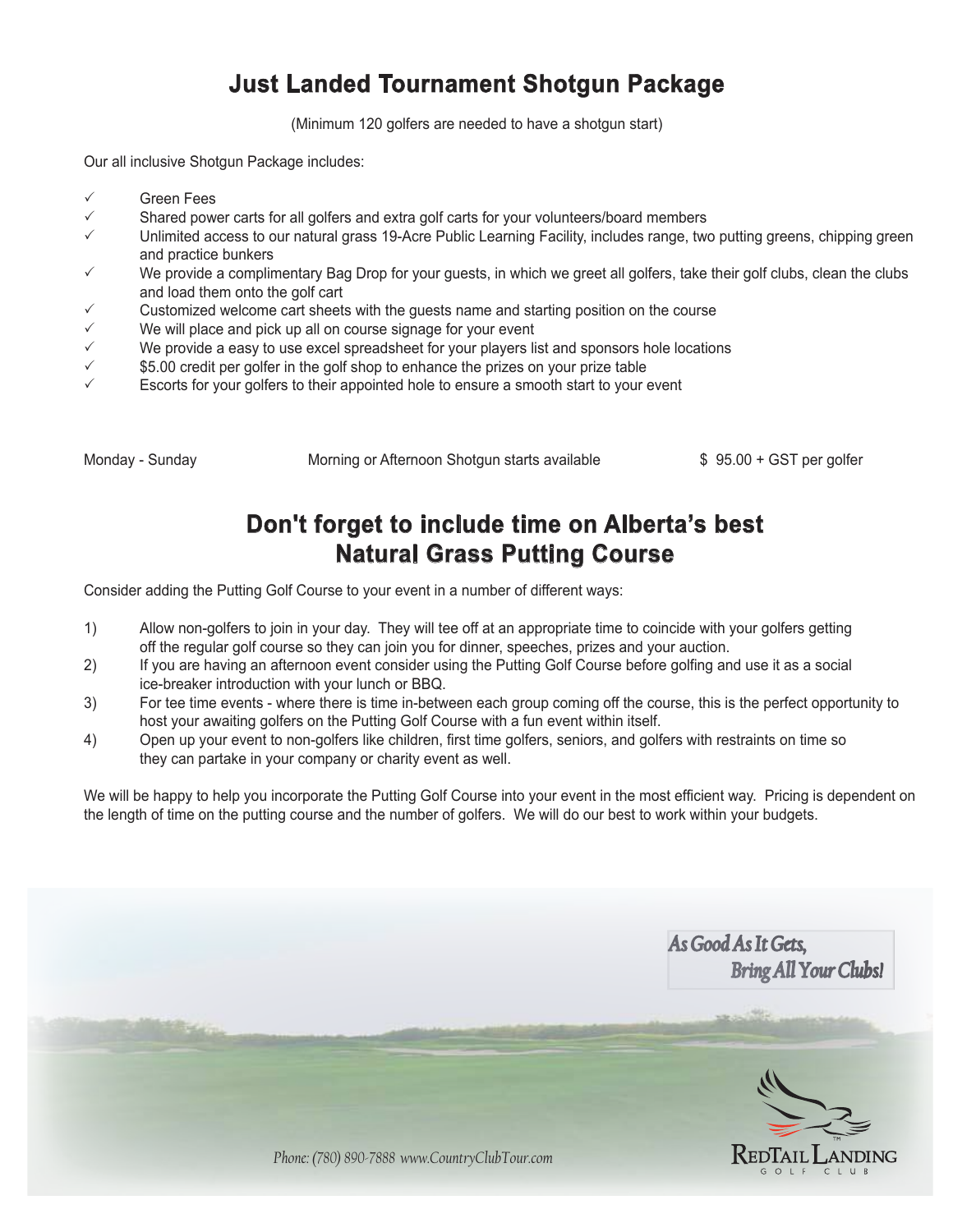# **Corporate Tournament Package**

(16-100 golfers required, tee-times only)

Our all-inclusive Corporate Package includes:

- Green Fees
- $\checkmark$  Shared power carts for all golfers and extra golf carts for your volunteers/board members
- Unlimited access to our natural grass 19-Acre Public Learning Facility, includes range, two putting greens, chipping green and practice bunkers
- We provide a complimentary Bag Drop for your guests, in which we greet all golfers, take their golf clubs, clean the clubs and load them onto the golf cart
- Customized welcome cart sheets with the guests name and starting position on the course
- $\checkmark$  We will place and pick up all on course signage for your event  $\checkmark$  We provide a easy to use excel spreadsheet for your players list
- $\checkmark$  We provide a easy to use excel spreadsheet for your players list and sponsors hole locations  $\checkmark$  s 5.00 credit per golfer in the golf shop to enhance the prizes on your prize table
- \$5.00 credit per golfer in the golf shop to enhance the prizes on your prize table
- Starter and on course Players'Assistant throughout your event.

Monday - Sunday Morning or Afternoon Tee Times available \$ 95.00 + GST per golfer

## **Don't forget to include time on Alberta's best Natural Grass Putting Course**

Consider adding the Putting Golf Course to your event in a number of different ways:

- 1) Allow non-golfers to join in your day. They will tee off at an appropriate time to coincide with your golfers getting off the regular golf course so they can join you for dinner, speeches, prizes and your auction.
- 2) If you are having an afternoon event consider using the Putting Golf Course before golfing and use it as a social ice-breaker introduction with your lunch or BBQ.
- 3) For tee time events where there is time in-between each group coming off the course, this is the perfect opportunity to host your awaiting golfers on the Putting Golf Course with a fun event within itself.
- 4) Open up your event to non-golfers like children, first time golfers, seniors, and golfers with restraints on time so they can partake in your company or charity event as well.

We will be happy to help you incorporate the Putting Golf Course into your event in the most efficient way. Pricing is dependent on the length of time on the putting course and the number of golfers. We will do our best to work within your budgets.

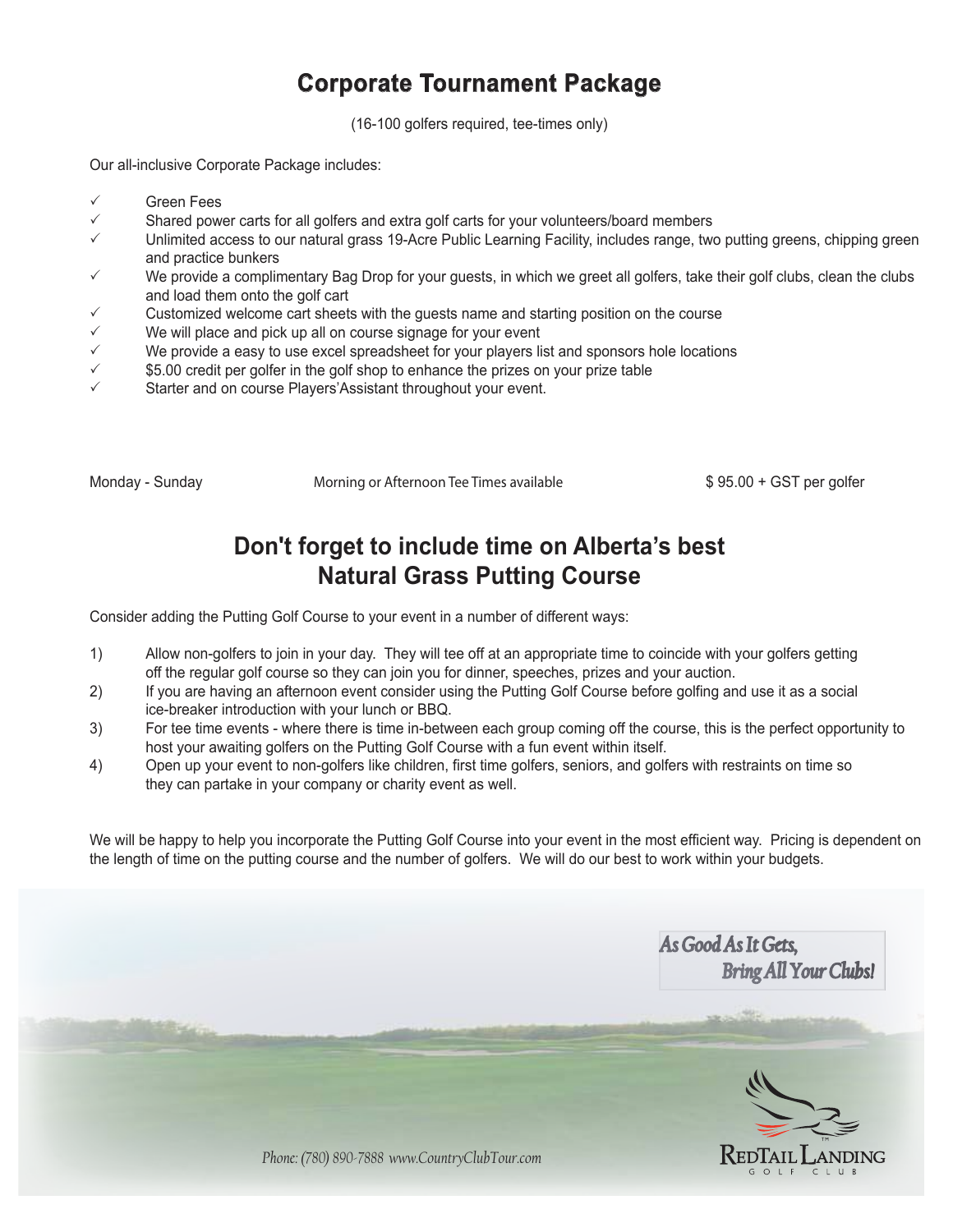# **Early To Rise Breakfast Menus**

All breakfast choices are served with chilled fruit juices, regular & decaffeinated coffee & tea. *All prices are subject to change and a 18% Gratuity charge & GST will be added.*

#### *Keep it Simple*

 An assortment of freshly baked pastries A fresh fruit platter \$ 7.95 per person

## *Continental Breakfast*

 An assortment of freshly baked pastries & sweet loafed breads A fresh fruit platter Selection of yogurts \$ 10.50 per person

## *RedTail Landing Good Start*

Freshly baked assortment of pastries & sweet loafed breads A fresh fruit platter Healthy assortment of cereals served with milk Selection of yogurt \$ 14.50 per person

## *RedTail Landing Breakfast Buffet*

(Minimum of 16 guests) Assortment of freshly baked pastries Selection of yogurts A fresh fruit platter Pancakes and Canadian maple syrup Scrambled eggs Ham, bacon and sausage Homemade hash brown potatoes \$ 17.95 per person

## **Mid- Afternoon Buffets**

## *Soup & Sandwiches*

Homemade deli sandwiches Daily featured soup Chef's choice salads & vegetable tray Selection of freshly sliced fruit & squares Our special blend of coffee & tea \$ 17.95 per person

## *Box it Up*

Homemade deli sandwich Bag of chips Freshly baked cookie A fresh piece of fruit Boxed fruit juice \$ 9.50 per person

### *Pasta Buffet*

Chef's choice of two hot pasta dishes Freshly baked buns Three Chef's choice specialty salads Freshly cut vegetable & relish tray Selection of freshly sliced fruit & squares Our special blend of coffee & tea \$ 18.95 per person

> *As Good As It Gets, Bring All Your Clubs!*



 *Phone: (780) 890-7888 www.CountryClubTour.com*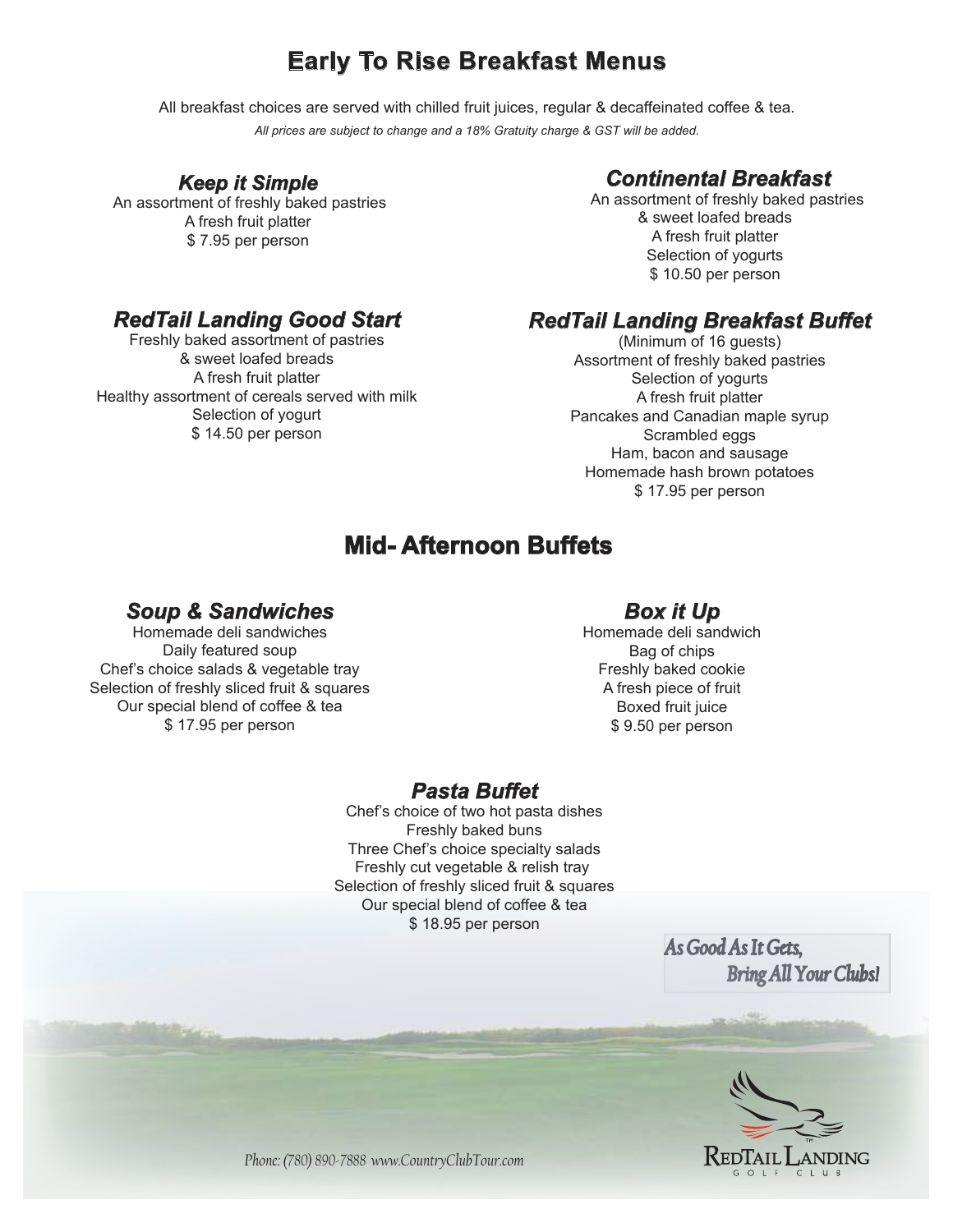Our BBQ Buffets includes:

Assorted fresh buns and butter Vegetable tray & house dip Relish tray Baked potato Taber fresh corn on the cob Baked beans Chef's choice of assorted dessert Regular & decaffeinated coffee and tea

*Chef's choice* of Three (3) salads: Caesar Salad, Dill Pasta Salad & Coleslaw

| <b>Add Slow Roasted BBQ Chicken</b> |      | \$4.25 per person  |
|-------------------------------------|------|--------------------|
| Louisiana Style Marinated Pork Ribs |      | \$32.95 per person |
| Lemon/Lime Poached Salmon           |      | \$30.95 per person |
| Alberta AAA Striploin Steak         | 9 oz | \$31.95 per person |
| Alberta AAA Striploin Steak         | 7 oz | \$28.95 per person |
| Slow Roasted BBQ Chicken            |      | \$28.95 per person |
| Alberta Beef Sirloin Burger         |      | \$25.95 per person |
|                                     |      |                    |

**If there is something specific that you would like to serve for your event and is not on our menu, we can customize a special menu for your event.**

## **Thinking about adding something on the Golf Course? Try some of our host tournament additions**

 *Here are some popular on course ticket ideas for your golfers:*

Domestic Beer **Hot Dog or Smokie** Domestic Beer & Hot Dog Fresh Deli Sandwich

Non-Alcoholic Beverage **BBQ Hamburger or Chicken Burger** BBQ Hamburger or Chicken Burger

 If your company hosts the Beverage Cart, Halfway House and Banquet Bar you will receive a 10% discount on all regular priced items. Please contact us for additional menu options and for all pricing inquiries.

**\* All alcohol must be purchased through RedTail Landing Golf Club.**

 *All food and beverage is subject to a 18% Gratuity charge and 5% GST.*

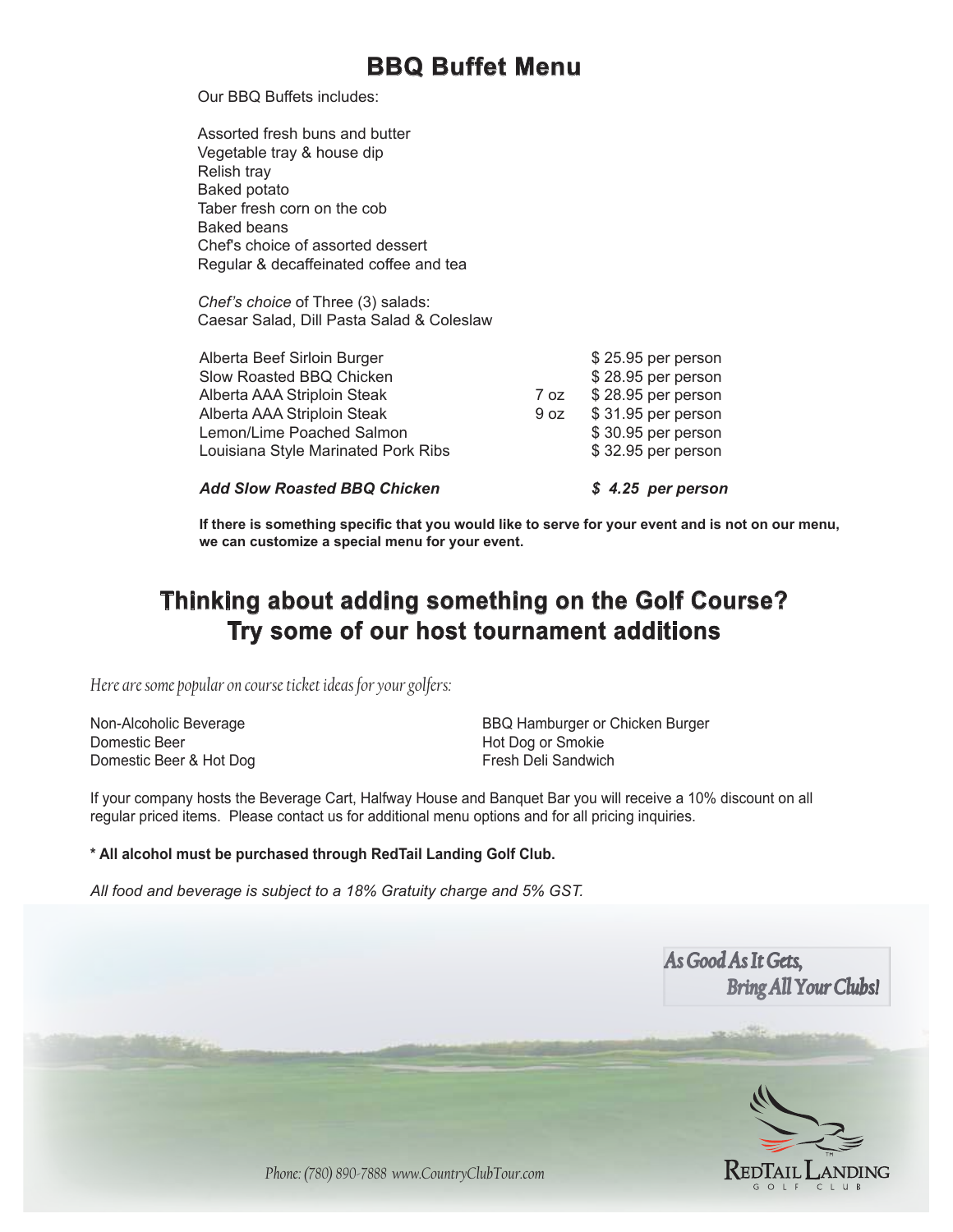# **RedTail Landing Golf Club Policies**

#### *Contracts, Deposits, Payments and Cancellations of your event:*

All functions will be considered tentative until a signed contract and deposit is received

- We require a \$1,000.00 deposit to confirm and hold your date
- Your final balance is required 14 days after your event date
- All deposits are non-refundable if canceled inside 30 days notice, or if we have already ordered any items for your event
- All cancellations are required in writing either by mail or hand delivery. Email or Fax will not be accepted
- RedTail Landing Golf Club runs 9/8 minute tee time intervals. This is subject to change depending on the time of season
- All Shotgun tournaments will be charged for a minimum of 120 golfers

#### *Food and Beverage:*

Unauthorized food and beverage items will not be permitted under any circumstances on the premises

Due to the Alberta Health & Safety Act all food and beverage items to be served on the premise must be approved by RedTail Landing Golf Club. Prior notice must be provided to ensure we comply with all Health & Safety codes

All food that is not supplied by RedTail Landing Golf Club will require the individual/company to provide a mobile catering license and a copy of the complete menu that they wish to serve on the premises

Any group wishing to sponsor a "Beer/Liquor Hole" must purchase their liquor requirements from the RedTail Landing Golf Club. The fee associated with the product purchased will be approximately cost plus 20% to cover our related stocking and handling charges. We understand the importance of sponsorship for functions and will assist in any way to make your function a success. The fee associated must be paid in full by the group/sponsor by the event date. All of the necessary arrangements must be made at least Fourteen (14) days prior to the function with our Food & Beverage Manager

- Tournament sponsored beverage hole: The Alberta Liquor and Gaming Commission has amended 5.5.7 of the liquor law
- The function space will be available at least One (1) hour after last call. Any further time needed may be subject to a charge
- Selling or serving liquor by the manufactures or registered representatives is prohibited by the Alberta Liquor & Gaming Commission
- All liquor for sampling or serving must be purchased through the RedTail Landing Golf Club license
- Only RedTail Landing Golf Club staff can serve liquor or samples on the golf course. The cost for this is \$15.00/hr with a min of 4 hours
- Health Board Regulations do not permit the removal of any food or beverage items from the premises at any time

#### *Confirmations & Guarantees*:

We request a tentative number of participants at the time of booking your event.

A guaranteed number of meals & golfers are required no later than Seven (7) days prior to your event date. This guaranteed number is what you will be charged for unless the number increases on the day of your event. These numbers must be communicated in writing to the Golf Club

#### *Menu Prices:*

- All food and beverage services are subject to 5% GST and 18% gratuity
- All menu prices are subject to change based on market conditions, all prices will be confirmed Thirty (30) days prior to your function

#### *Golf Course:*

All player and draw sheets are to be submitted to the Head Golf Professional three (3) days prior to your tournament date

- \*RedTail Landing Golf Club is a "soft spike facility"
- Each golfer must have their own set of golf clubs on the golf course. Rentals must be booked ahead of time
- In the event of a damaged power cart or damage to the golf course during the tournament, the tournament will assume full accountability We require all sponsor signage, vehicles and misc items to be dropped off at RedTail Landing Golf Club no later than (24) hours prior to your event date

Speed of play is of vital importantance for your golfers enjoyment. Shotgun starts should not exceed five (5) hours. Allow us to help you choose a format that will assist in keeping the pace of play. We encourage the tournament to communicate the pace of play and course rules to the competitors

\*RedTail Landing Golf Club is NOT RESPONSIBLE for any lost or stolen signage, or any personal items that are lost, stolen or damaged





 *Phone: (780) 890-7888 www.CountryClubTour.com*